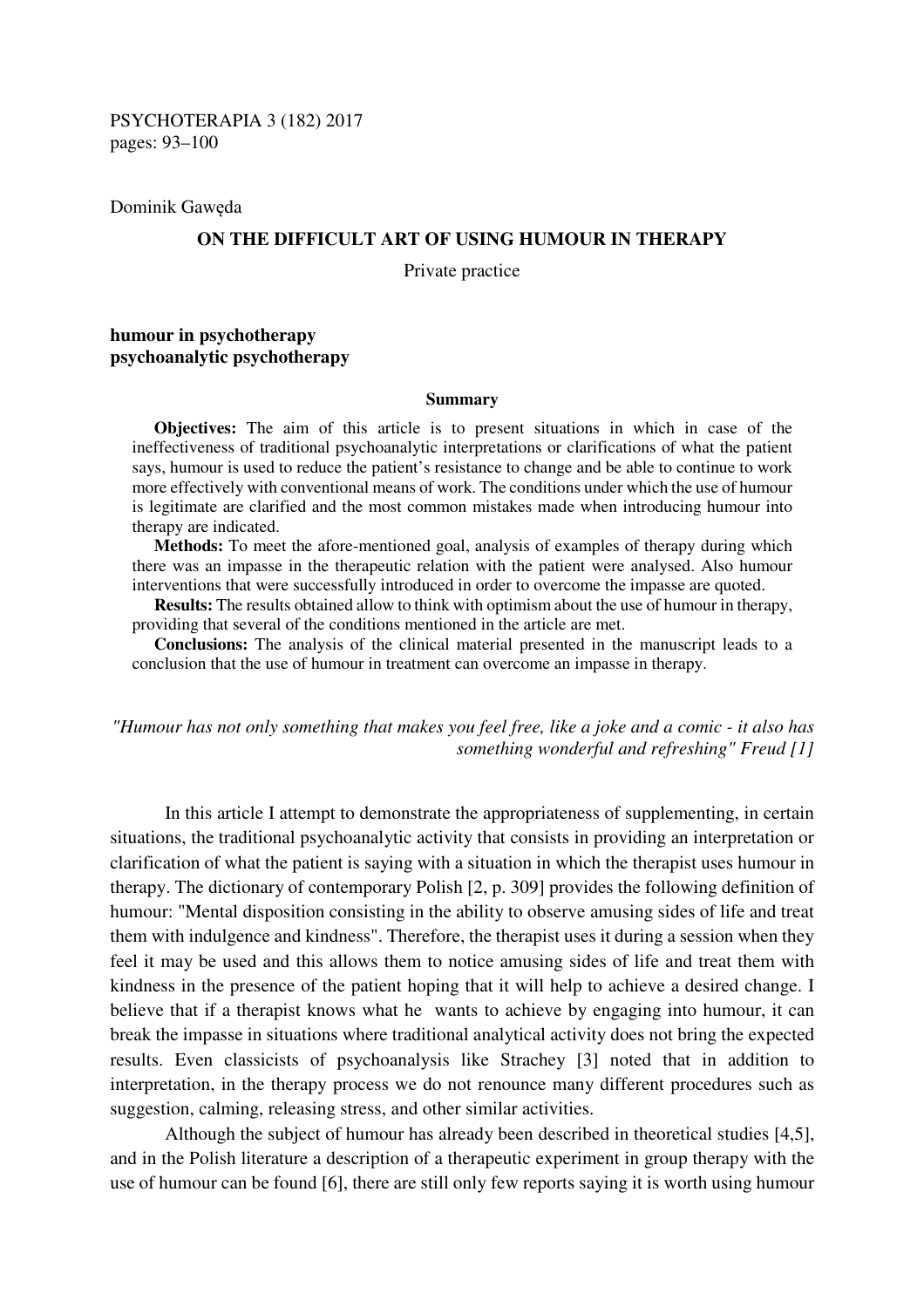in a session in place of interpretation, which, besides reducing the tension, would also have a therapeutic value. In this manuscript I will present two situations of that type. In the first one, excessive seriousness of both sides of a therapeutic relationship created an impasse which was effectively overcome by humour. In the second one, introducing the therapist's self-mockery into the therapeutic dialogue was a remedy for the patient's excessive sarcasm, blocking the therapeutic work. The initial conditions that make such a dialogue possible will also be taken into consideration.

# **Removing the armour. Humour in the service of overcoming an impasse**

Mr. P., a middle-aged man, came for psychotherapy with depression, discouraged with daily activities, lack of satisfaction in life, and expecting us to "succeed through solid and hard work to make him feel better". After the initial interest in each other there was a time when we began to feel tired of each other. He consistently complained about how people let him down with their lack of solidity and consequence, and how it leads to lack of satisfaction in his life. In return, I provided him with equally tantalizing interpretations aimed at showing him how his unspoken anger towards those people and me led him to his sense of harm that took away the satisfaction in his life. One day, he was "giving me a weekly report" on who let him down that time, and then he talked about the lack of improvement despite pharmacotherapy. It brought one commonly known interpretation to my mind, namely : "you seem to say that, like many people in your life, I am disappointing you". If presented with it he would probably answer something like: "No. My grief does not concern you". This sequence was already known to us therefore it was safe and boring. Despite the fact that this thought came to my mind, I decided to ignore it. We were getting even more tired of ourselves. If only we could laugh at ourselves – I thought, seeing the difficulty of our situation and listening to his "weekly report". The desire to laugh at myself seemed to be very interesting and appealing. I began to think why we would do that. I thought about the specifics of his depressing world full of seriousness, harm, disappointment and sadness, completely deprived of amusing sides of life. Apparently he managed to invite me to this depressing world - I thought. The world in which another interpretation was just another sad duty for me, without hope for anything creative. I wanted something creative for both of us. I started searching for a reference to creativity. It brought up the sentence that once caught my attention. In his book entitled "Playing and reality" D.W. Winnicot wrote: [7, p. 87] "A therapist who knows too much can easily rob the patient of his creativity". I started to paraphrase it during the session. As a result I concluded: "A therapist who knows too much can easily rob himself of his creativity". And what if one stopped acknowledging the fact that the interpretation brings a change and make a joke for something. But what for? If he invited me to his depressing world, where there was no way to see the world's amusing sides, then maybe he should have been invited to the world in which there are such sides. The world in which the things that he believed to be sad and discouraging could also be funny. Where schematic thinking could give place to creative risk. The impasse in our therapy was caused by the fact that my interpretations ceased to be something creative, and the accompanying embarrassment began to resemble Mr. P.'s embarrassment - instead of being someone else. I became someone very similar to him. Gianfranco Cecchin [8, p. 41] described what he called "irreverence" as a desired effect in therapy, and described it as "constant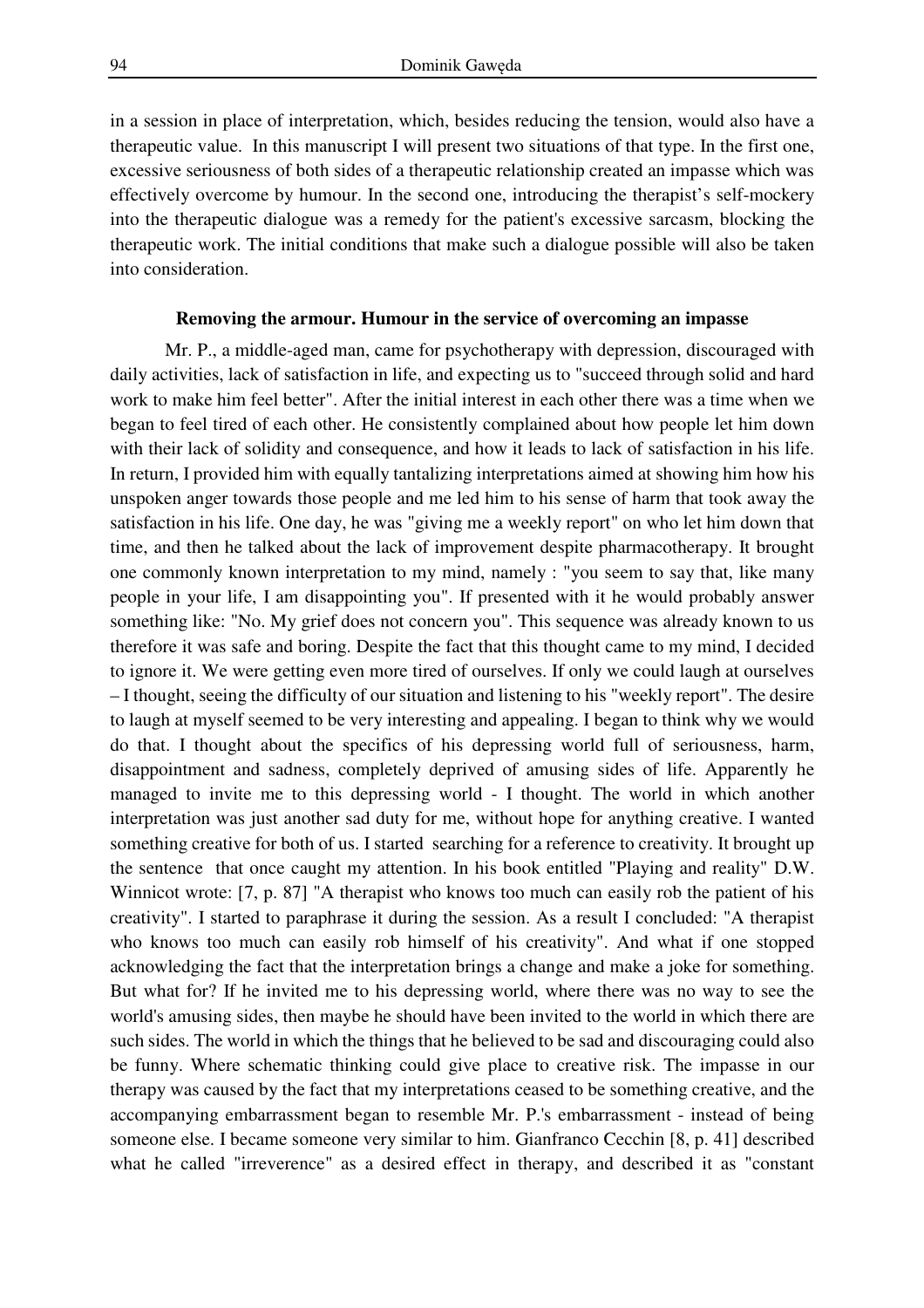questioning, astonishment and curiosity over beliefs, models, and particular forms of practical activity". The desire to joke during a session was my desire to revive the creativity, which ceased to exist. The desire that he would not have to make reports, and I would not have to mechanically interpret them. I wanted to become a creative therapist again, ignore my belief of the authorship of interpretation and to have more freedom and means to use in the session. I thought about humour. I started seeing that that hopelessness of our situation was even funny and I was very willing to admit it. I had a feeling that Mr. P. would also be willing to get invited to that undertaking. I knew him well enough, and I could see his freedom was blocked, which was a burden to him. He had his habits, he was official and schematic in his way, but also curious. At some point, his curiosity became visible. He noticed a partly opened closet during our session. The following part of our session is used with his consent.

Patient: You did not close the closet.

Therapist: Oh, indeed. There is a risk that you will see the corpse in the closet.

P: /laughter/ Corpse? I always thought there is a skeleton in the closet.

T: It's probably a later version, when the corpse is inside for a very long time.

P: Uh-huh. So it's a fresh crime.

/we laugh together/

The above part of the session is an illustration of the way in which we succeeded in gaining more freedom in our therapy and which continued in several successive sessions. By using humour (partially in self-defence) I tried to deal with my feeling of embarrassment and fear of shame. I endeavoured to deal with the false alternative that I may be either a serious and embarrassed therapist or a compromised therapist behaving like a clown. I needed some smile and freedom not to release my emotions unreflectively but to think creatively. This freedom brought some valuable material at subsequent sessions. By becoming creative again, I could try to be interested in his person and understand him. I had doubts whether to introduce humour into the therapeutic relationship at that moment or not. I suspected the benefits that it would have brought if this attempt had been successful. Based on the information obtained during his therapy, I also assumed some risks of using humour at the wrong time. I agree with Goldin and Bordan [9] that sensing the optimum moment is crucial for an effective use of humour in therapy. Mr. P. spoke at the therapy consultation that he had grown up "in a serious home". I was interested in the term "serious home". When I asked him what he meant he said: "There were many things that were considered impolite to do". Serious people come from serious homes, people who should not do certain things as it is "impolite". Before he came to me he had already participated in therapy consultations. Eventually, he did not start the therapy because of what he described as: "the too American approach of the therapist". The therapist was too open for Mr. P., too direct, too exotic. Chrząstowski and de Barbaro describe the Andersen's optimal difference construct as follows: "The conversation can become a carrier of change (solution to problems, resolution of symptoms, etc.) but the difference between what was in the patient's mind so far and what is emerging during the conversation should not be too large. When people confront something that is too unusual for them, the difference between what they are accustomed to and what is new to them is too big, and this big peculiarity rather brings people closer to a change rather than makes it possible. If what they deal with is little unusual, no change takes place because there is no difference between what had been before and what is new" [10, p. 98]. Introducing humour to our relationship too early could also be too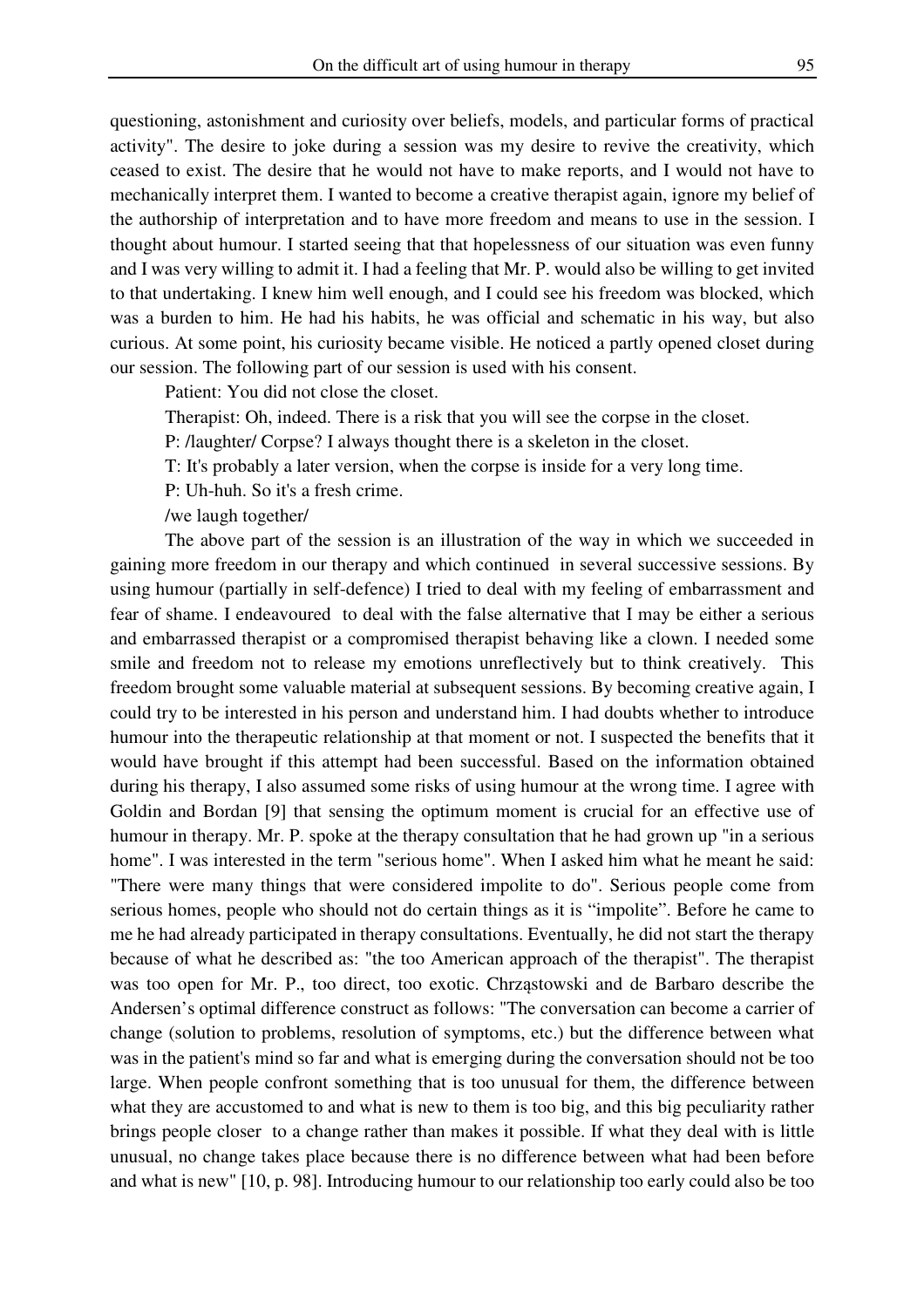unusual for him. It is possible that if I started my contact with him with jokes, he would consider me as a non-serious person, far from his idea of a professional therapist. Taking away the seriousness of our meetings gave us a chance to be more authentic during the sessions. But to take away seriousness is to take the risk of being someone who is not serious. I suspected I could joke with him and laugh together, but not "the American way" or else the ocean would spread us apart. Often during our meetings I had fantasies about two knights in full armour. Shielded against each other well. We paid a high price for maintaining excessive seriousness. The price for hiding behind the tight armour was constrained and predictable moves. One had to dare open the closet and show the hidden corpse (skeleton) to gain more freedom. We risked, and humour helped us to remove the armour, though we were different and knew different versions of the same saying. If you want to practice humour during the session successfully, you should know the context, the cognitive map, and the weak points of your companion. This is not a simple thing and always takes time. Acquiring this knowledge helps to bring that kind of humour in the therapeutic dialogue which has the potential to help instead of harm.

### **Different shades of humour**

According to Freud [1, 11], humour is a concession from the "superego" to comedy. In the terminology of his "superego" theory, he observes "I" from his supercilious position, making "I" a trivial matter. Thanks to humour we discover our own ridiculousness and we recognize it through laughter and smile. To have a sense of humour is to have a feeling of ridiculousness of yourself. Making his reflections on what makes us laugh in the writings of "Der Witz und seine Beziehung zum Unbewussten" and "Der Humor", Freud focused his efforts on showing jokes and humour in the context of his newly created theory. He did not deal with what his conclusions were for the therapeutic technique. Given that both works are divided by 22 years, it can be said that this subject matter, although not of main importance to him, absorbed him in various periods of his life. In his reflections on humour, his conclusion fascinated me: "If really the "superego" speaks in humour to the frightened "I" so tenderly, so comfortably, then here we would like to point out that many of us have to learn more about the essence of this "superego" [1, p. 269]. Some researchers of Freud's teaching, such as Critchley, directly state from his writings on humour that: "Humour acts like an antidepressant because it has an alternative, positive function for the superego" [12, p. 11]. However it is not about laughter the subject of which is someone else, as it is often the case with jokes when we laugh at someone else: other nations, blondes or mothers-in-law. It makes them look ridiculous, and us supercilious and thanks to those jokes we find a joyful outlet for our aggression. It is about the kind of humour that is called self-irony, and in which we laugh at ourselves with affection. When we can laugh at our insignificance without contempt we gain freedom. We do not have to choose between seriousness and contempt. We can be insignificant and at the same time worthy of the sympathy of cities of contempt.

It is also worth mentioning a kind of irony directed at someone in which instead of virulence or bitterness the affection dominates. There is a phrase often used by parents in contact with their children when they say affectionately: "My little strongman/strongwoman" or "my little, silly boy". Most often in this type of situations, the point is not to laugh at someone but to notice someone's insignificance with some irony and affection.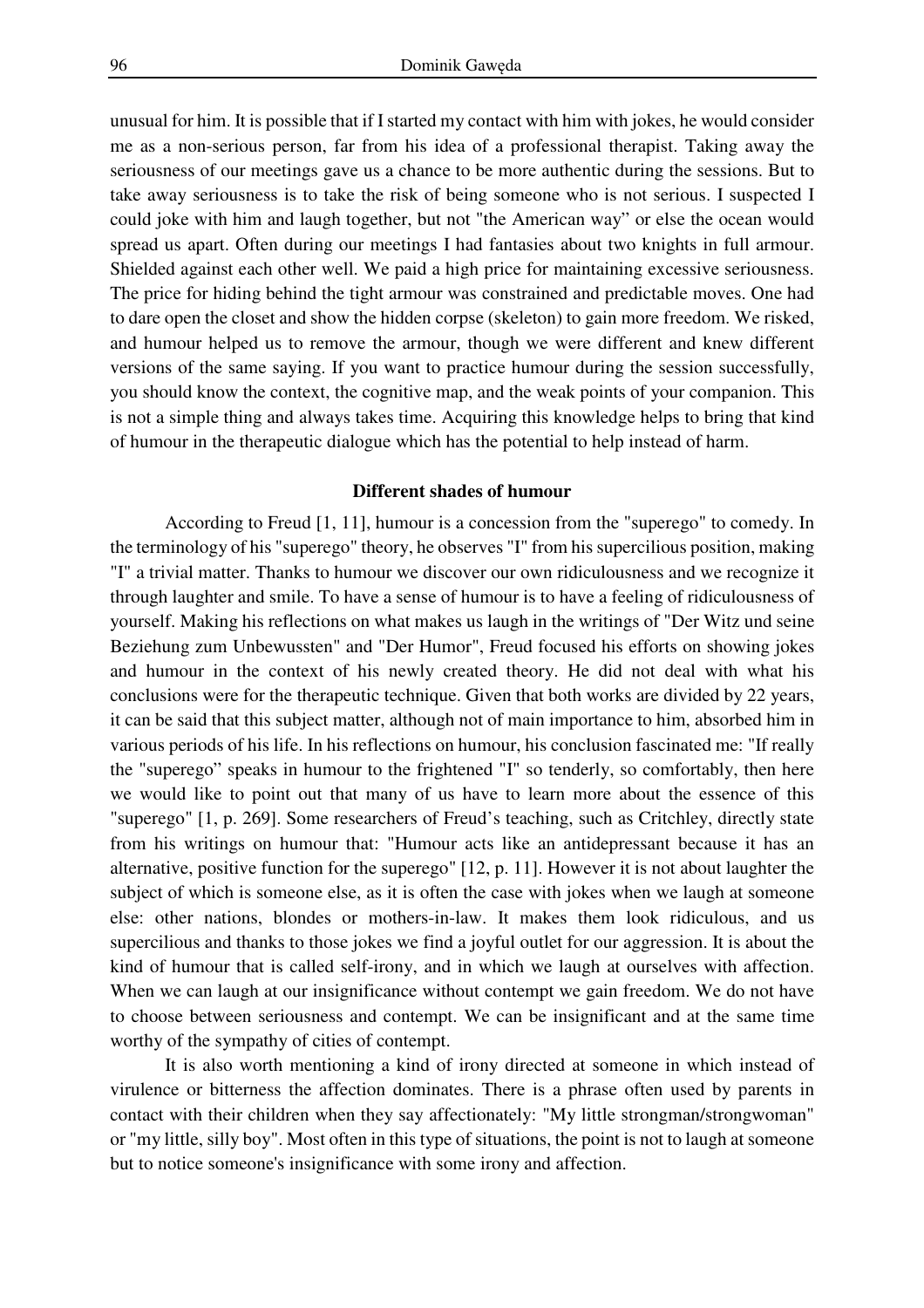Sarcasm is something entirely different. It acts as an aggressive reaction. Its quintessence is a malicious, extremely pessimistic way of expressing the reality. It can be assumed that this way of expressing the reality is preceded by an extremely pessimistic way of seeing it. The meaning of the word sarcasm is interesting. It comes from the ancient Greek word *sarkazo* which means "I bite my lips with rage". Its main components are virulence, timidity and bitterness.

#### **From sarcasm to self – mockery. The role of humour in healing emotional wounds**

A young woman, Mrs. A., during her therapy stunned me with her sarcastic statements. She attended the therapy because she was not capable of maintaining relationships with men. She seemed depressed with those failures. She talked about the experiences of intimacy with men: "I think that men want to come closer to me to the depth of my vagina at most". She liked to hang out with casual men in pubs when they were having fun and provocatively ask: "Did you know that you can die tomorrow?" She was amused by the absurdity of the situation. She loved jokes about psychologists, psychiatrists and psychotherapists which had a special place in her contacts with me. I tried various comments to address the issue of her contempt for men and for me as a male therapist, and the issue of her fear of closeness which she dealt with by using the contempt in question, expressed in a sarcastic manner. The feelings, the verbal expression of which are the above-mentioned quotes, became the central matter of her therapy. In her opinion, any interpretation of this contempt (expressed by sarcasm) and the fear that followed was a proof of my defensive attitude and my excessive malice, typical for men. Although she rejected most of my interpretations and encouragement for reflection, she reacted to my sense of humour kindly and curiously, as illustrated in the following sections of our work, included in this article with her consent.

Patient: I read a story in the Patient Handbook entitled "What to say to the therapist so that he leaves you alone" /laughs/. I can tell you if you want me to.

Therapist: You should think about the title you created for this handbook.

P: Well, maybe I'll tell you the story. It's about a guy who argued with the king of England. This king sentenced him to be beheaded. When he was entering the gallows, he asked the executioner to help him out but only to climb up, because he would manage to get back on his own. A real-deal if I may say.

T: Were you impressed that even in a situation so dramatic for him he was able to cheer himself up with a sense of humour?

P: And amuse the executioner. I wonder what you would do if you were the convicted person.

T: Are you asking me if I managed myself on the way back, after beheading? I think I might have other things on my mind.

P: /smiling/ That's a good one. Your jokes are different than mine. There is no anger in them. There is a lot of it in me. Just please don't fill me with bullshit about sadness covered with anger. You are not going to make me cry.

T: Probably if selling handkerchiefs to you would be my profession I would be broke. But if your handbook disappoints you and the therapist does not intend to leave you alone despite the story, then let's try to come back to the reflection on the title.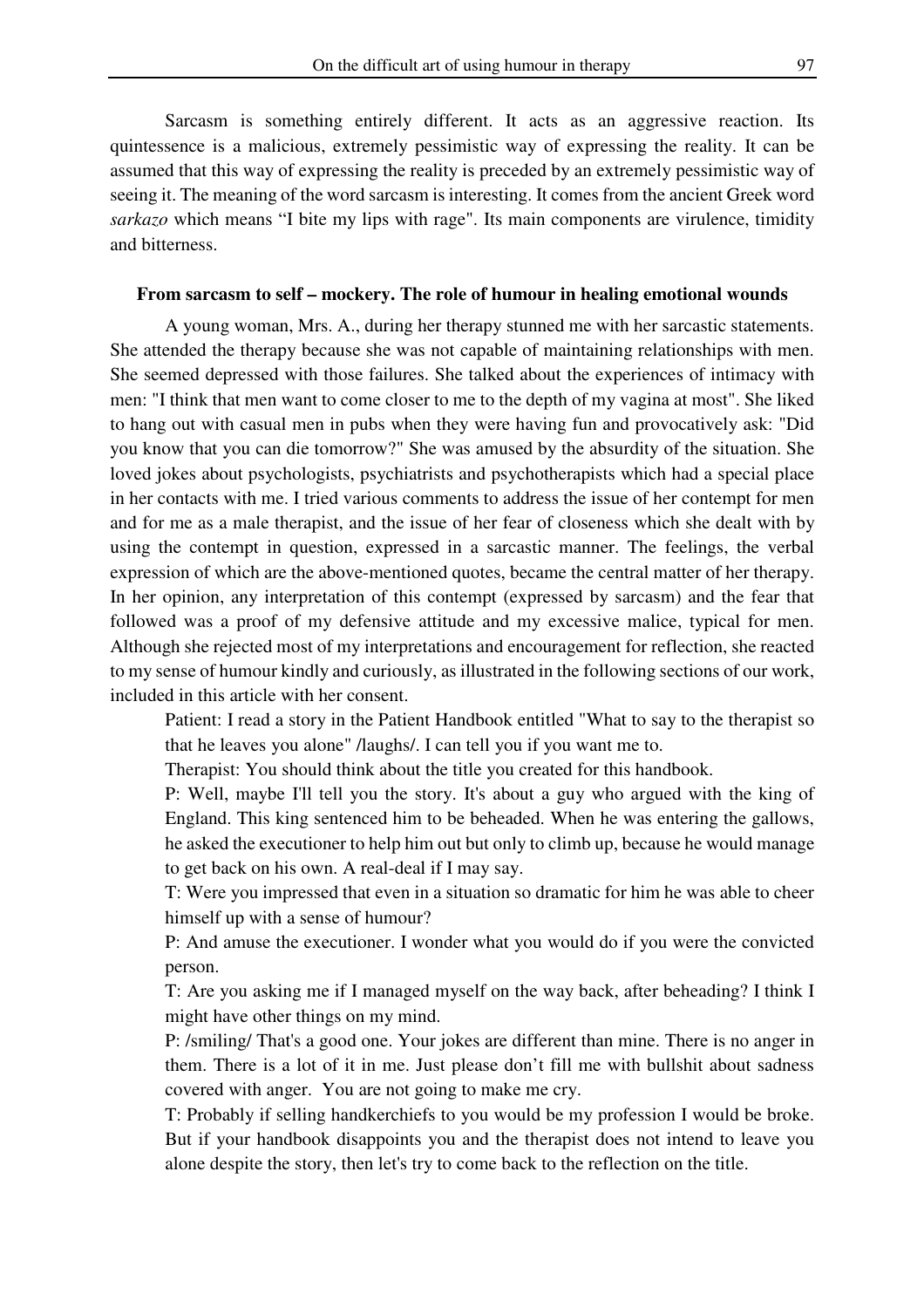P: /Laughing/ You would sooner make a profit by trying to sell me some boxing gloves. What do you think about all this then?

T: I think your sarcasm is a form of crying. Maybe not the one in which handkerchiefs would come in handy, but it is crying.

The above, small part of our session is an example of work where with humour I tried to show her that you can see your limitations and at the same time speak without bitterness, benevolently. Humour helped us to deal with her resistance. Thanks to humour I was able to tell her, and she was able to hear, all of the things that may have not become an element of our dialogue in therapy in a different form. In the course of the therapy, the easier it was for us to approach one another with care, the less sarcastic she became. A particularly important moment in her therapy was the time when the place of her contemptible sarcasm was substituted by selfirony. This moment is illustrated by the following portion of one session:

P: When it comes to new things, I have recently listened to this new song by Chylińska - "Królowa łez" ("Queen of tears"). I could also write one.

T: What would be the title?

P: "A very wise queen who pays for her therapy although she knows everything better". /laughs/

 In this fragment bitterness was substituted by friendly self-distance. Mrs. A. needed some distance to the harmed part of herself so she could approach me. Anyway, the song mentioned by her tells about the inability to open up to pain and fear. In that sense, her interest in the song was not accidental. That song described her huge dilemma and possible solution. Agnieszka Chylińska [13] asks herself the question: "How do I open up to this pain and fear?" Then she scares herself: "My whole world will fall apart." And concludes: "I do not know, I do not want, I prefer it this way". If you do not know something then saying that you do not want something and prefer something is a lie. In such cases, humour gives hope that you can learn to endure pain and fear and thus gives you the will to risk and see that with somebody's support the world may not fall apart. Instead of the overwhelming bitterness, you may look at the world with a friendly distance.

### **Warning**

Years ago, at the beginning of my work as a therapist I found myself in a troublesome situation. While in the clinic, during a break, I received the following information from the people at the registration desk: "A patient you cannot see is waiting for you". Why? I asked. "She came with a dog. This is not a guide dog, the woman is fully functional, but she insisted she would wait for you. This is against the procedures. You cannot see her. Feeling some tension I went towards the smiling lady with a dog, knowing that I somehow had to deal with this troublesome situation. Fortunately, this part of the waiting room was empty at that time. Good morning - I introduced myself. Unfortunately, I was just told in the registration desk that we do not have a contract for treating couples, so I cannot see you today with your dog - I said without thinking, knowing that the purpose of this joke was to try to deal with the tension as I had no better idea how to solve the situation. The woman started laughing and agreed to schedule a different date, she explained that she had no one to leave the dog with, and if she left it alone in the house it would mess all of her apartment. She cared about the visit for which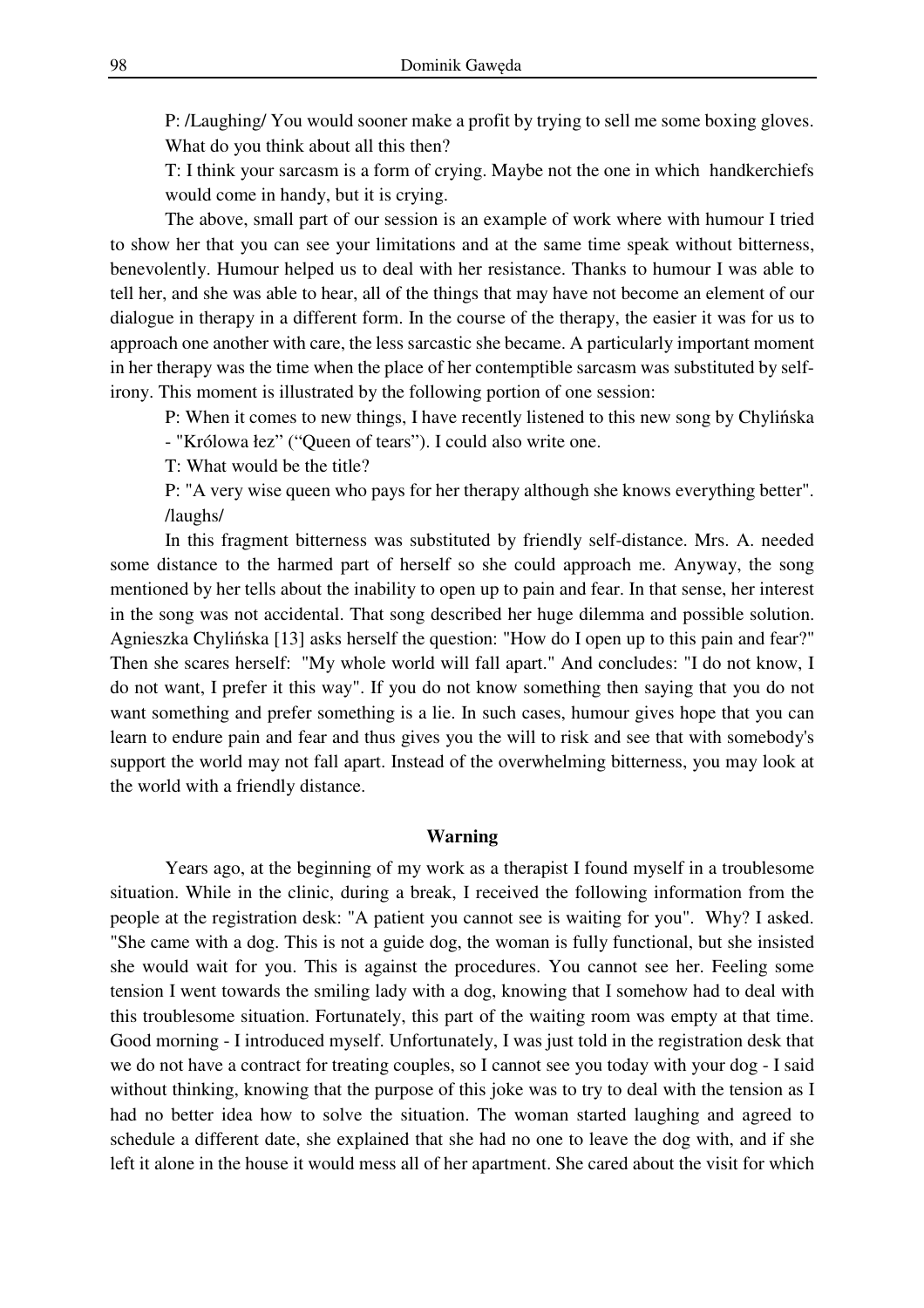she waited a long time, thus she decided to come anyway. She did not know the procedures of the clinic. Although the story ended happily and we managed to establish a constructive contact, it was not a good use of humour in contact with the patient. First, I did not know her and the things that brought her to me. Without this knowledge I could hurt her and discourage to therapy. Secondly, this joke was primarily to help reduce my tension in this difficult situation. There was a risk that the reduction of my tension would take place at this patient's expense. Luckily, I came across a good reception of this joke, but I can imagine many worse scenarios. A good joke makes two parties laugh. It's worth remembering.

Critchley cites an enlightening anecdote, illustrating in caricature how the introduction of humour into therapeutic relationships in the absence of knowledge of the patient and the patient's possible problems destroys therapeutic possibilities: "Surely you all know the story of a man who told the psychoanalyst that he had lost his sense of life. The doctor advised the patient to go to the circus and spent the evening laughing at Grock, the funniest clown in the world. <<As soon as you see Grock you will feel happier right away>>. The patient stood up from the couch, looked sadly at the doctor and was about to leave the room when the doctor noticed: "You forgot to introduce yourself". The man turned around, looked again with suspicion and excessive sadness, then said: "I'm Grock" [12, p. 12].

### **Summary**

I have no doubt that psychotherapists have introduced and will introduce humour into the therapeutic dialogue. This can be a very fruitful and sensible treatment, however, inadvertent use of it may bring harm. Effects will depend on how much the process of introducing humour into therapy will be reflected by the therapist. It is worth conducting a reliable diagnosis of a patient in terms of sense of humour to know what hurts them, and what makes them laugh and to know why the therapist in the treatment process would introduce humour. Observing your intentions entails the need to study your countertransference. Although each of these types of interventions has its own specifics, there are some main rules. When introducing humour into therapy it is crucial to remember the following: 1: we may want to wait with the aspect of humour until we get to know the patient and his problems a bit, 2. we need to know what we are doing and why we want to introduce humour and make sure it makes sense for the treatment process (and that humour is not used to relieve our tension) 3. using self- mockery seems to be the best option.

## **References**

- 1. Freud S. Humor. In: Freud S, Pisma psychologiczne. Warszawa: Wydawnictwo KR; 1997.
- 2. Słownik współczesnego języka polskiego. Warszawa: Wydawnictwo WILGA; 2000.
- 3. Strachey J. The nature of the therapeutic action of psycho-analysis. Int. J. Psycho-Anal. 1934; 15: 127–159.
- 4. Rancer AS, Graham EE. Theories of humour. In: DiCioccio RL, ed. Humour communication: theory, impact and outcomes. Dubuque: Kendall Hunt; 2012.
- 5. Martin RA. The psychology of humour: an integrative approach. London: Elsevier Academic Press; 2007.
- 6. Kmita M, Bronowicka A, Moszczyńska A, Zych R, Małyszczak K. Humor i śmiechoterapia. Psychoter. 2017; 2(181): 65–74.